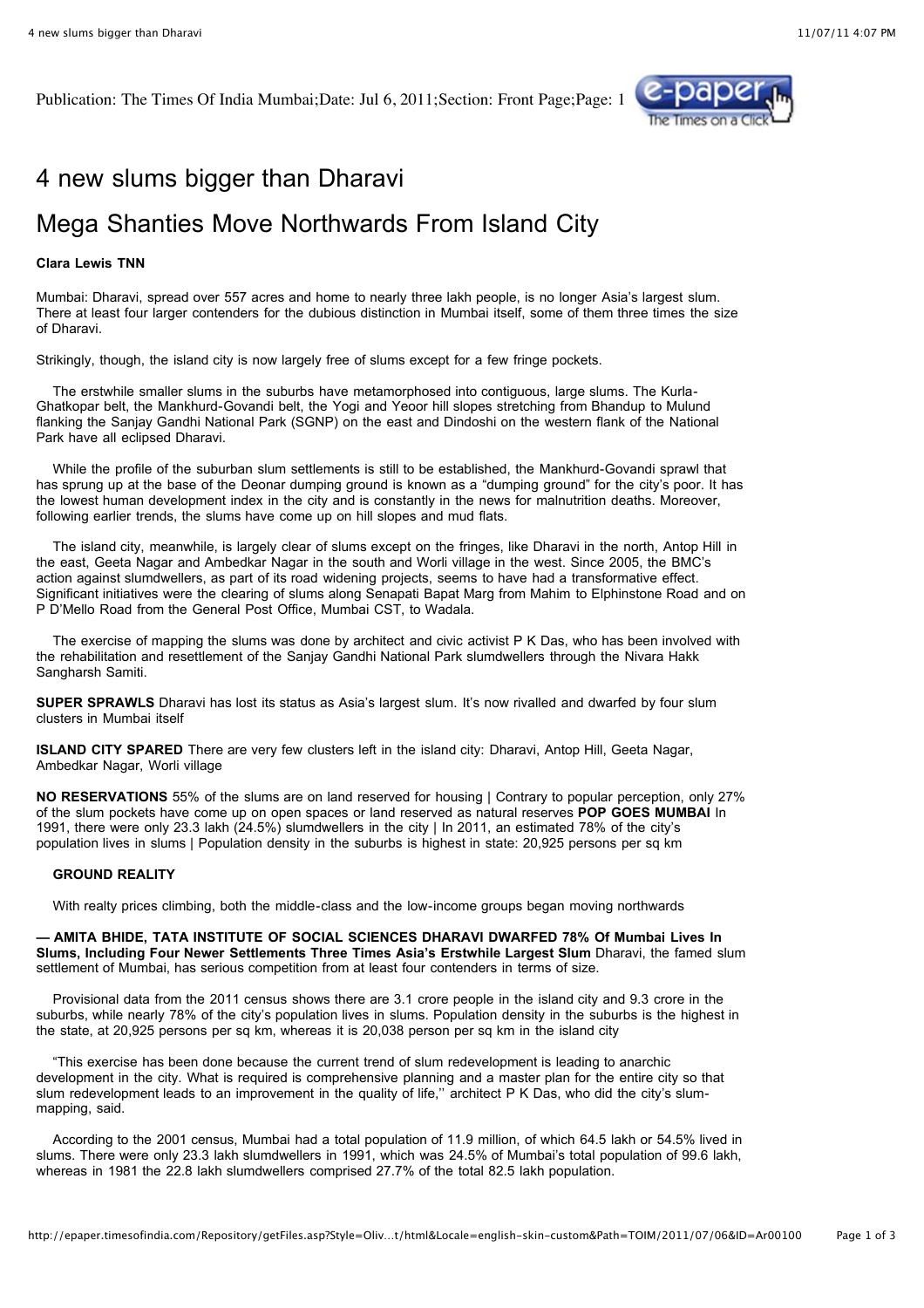Das, who super-imposed Google maps on the 1991 development plan of Mumbai prepared by the BMC, said it was a misconception that all the slums were on land reserved for open spaces. "Nearly 55% of the slums are on land reserved for housing. Only 17% are on land reserved for open spaces and 10% on land designated as natural reserves,'' he said.

 A few weeks ago, Das had made a presentation of the slum mapping to chief minister Prithviraj Chavan. A senior bureaucrat from the housing department said the government was keen to prepare a master plan for the city's slums but is undecided on who should do the mapping and prepare the plan. "Under the Constitution, the right vests with the local selfgovernment body, that is the BMC. But we also have a Slum Rehabilitation Authority. The government is still deciding who should do it,'' said the official. "That 78% of the city should reside in slums clearly indicates that there is something wrong. How can such a vast majority be illegal residents of a city?" added the official.

 Amita Bhide, chairperson, Centre of Urban Planning, Policy and Governance in the School of Habitat Studies, Tata Institute of Social

Sciences, said the trend of slums moving northwards was visible since the 1981 census. "With realty prices climbing, both the middleclass and the low income groups began moving northwards," she said.

 Das said the government must reserve all slum land for affordable housing. "Instead of allowing a part of the land to be commercially exploited in exchange for free housing, the government must construct affordable houses ranging from 300 square feet to 600 sq ft, following town planning norms that are now completely absent in all slum rehabilitation projects," said Das.

 Officials said while the government wants to ensure housing for the urban poor, there are legal issues as the Slum Redevelopment Act mandates free housing for all structures protected up to 1995. "This is one of the reasons why it has been difficult for us to even take up a pilot project under the Rajiv Gandhi Awaas Yojana in the city that requires slumdwellers to pay part of the cost of construction," said an official. However, urban development officials attributed the lack of progress to the strong builders' lobby that opposed the scheme as the present SRA scheme ensured a profit of nearly 40%.

 Bhide said Mumbai's slums were unique as there were not just issues of poverty but of land and businesses that are run from these settlements.